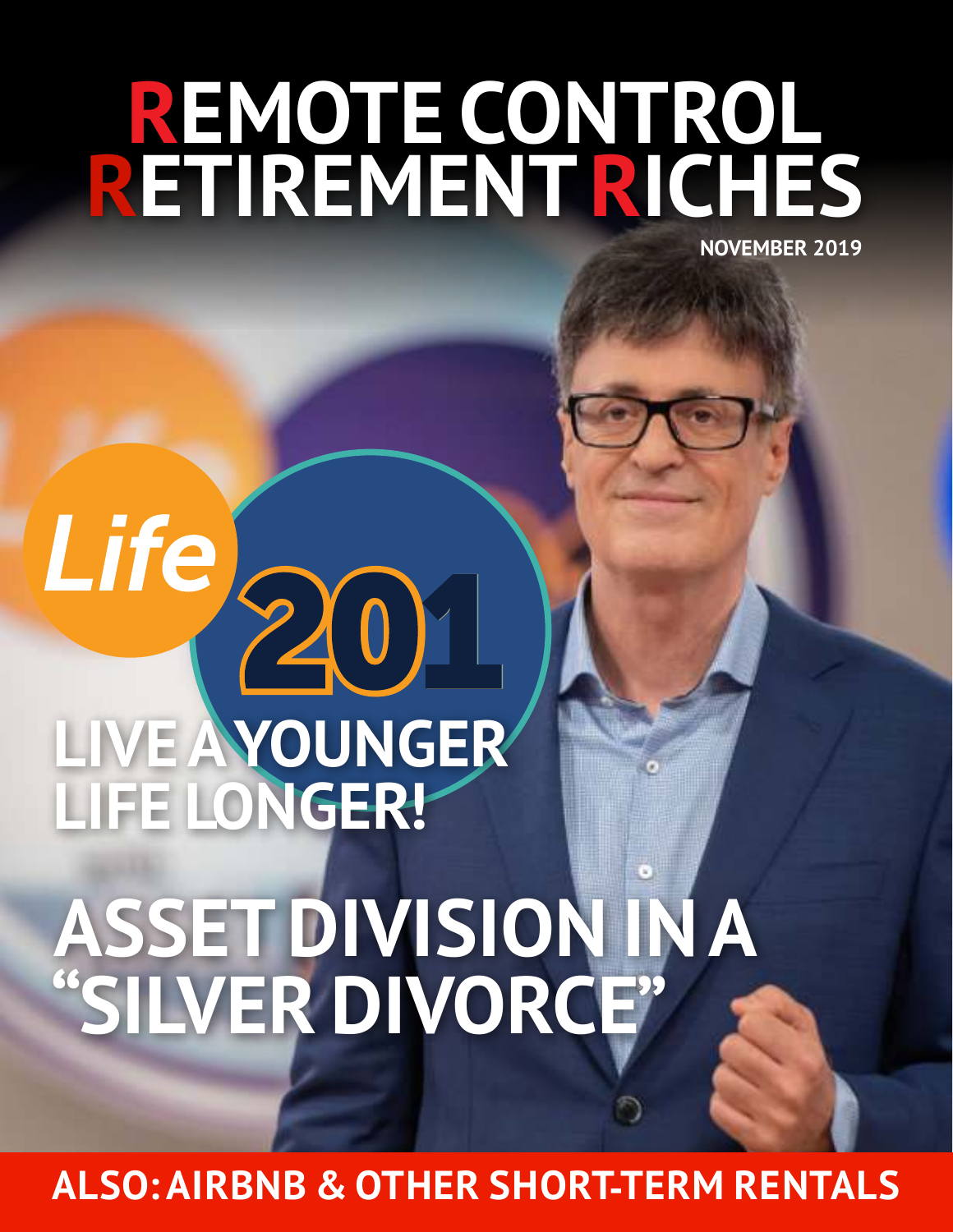I fell in love with Adiel's visionary business model I when saw it presented it on PBS for the first time. I could not believe my eyes-- it's what I've been waiting for my whole life!!! I knew right away I would become a part of it. I've been a landlord on my own for 27 years before finding Adiel & I've spent an inordinate amount of time dealing with the exact same sort of things he talks about, so I know he knows exactly what he's talking about. His ecosystem, the way he' vetted all his

people, it's almost too good to be true! Adiel has done the all the leg work for me, so now I can be a better version of my business self. I immediately bought the master package (a small investment in my future fortune, I figured). I showed it to everybody I thought might be interested so that they could reap the rewards of it too, but didn't get a lot of interest until I showed it to my financial adviser. She listened attentively as she could see that I was really excited by this opportunity. And when I saw her the

We hope you watch my new show, with seven other experts in the fields of health, wellness, nutrition, movement, and finances. It's a potentially life-changing Public Television Special: Life 201.

next week, she said to me " Now you've got me thinking that I want to do what you are doing by investing in houses with this guy!" You know it's a smart money move when a financial adviser is interested in doing it too! I bought my first house in 4/19 & I will buy as many more as I can. This is my plan to outsmart life with never-ending, inflation proof cash flow (& with relatively small initial cash outlay, too). I know already I won't outlive my retirement money. Thankyou, thank-you, thank-you Adiel, I'll always be a big fan & proponent of yours!

My wife and I have been dreaming of buying investment homes for years, but never pulled the trigger and didn't know how to go about it. we live in a city where the home prices are very expensive and we certainly didn't know how to buy well out of state. With Adiel's help we have now closed on the purchase of our first home, and the second home is due to close in January. Adiel has been available to guide us at all times. We plan to continue and build a killer portfolio for our later years.



Life 201 will air on various Public Television Stations. Here are some highlights. We hope you share with friends/followers in those markets and that they watch and benefit.

**Baltimore/Washington DC on MPT (Maryland Public Television)**

**Saturday November 30 at 11:30AM EST**

**Sunday December 1 at 2:00PM EST**

#### **Arkansas on AETN**

**Monday, December 2 at 5:30PM CST**

### **San Francisco on KQED**

**Friday, December 6 at 8:00PM PST**

**Saturday, December 7 at 2:30PM PST**

**Sunday, December 8 at 9:30PM PST**

From time to time an investor asks me about investing in a short-term vacation rental, or using a property in a central location as an Airbnb rental.

On paper this may seem like an attractive proposition. The calculated numbers on paper may seem enticing.

Many of these aspiring short-term owners have a limited scope of time. They forget what happened in 2008- 2011.

During a recession, vacation rentals dry up, hotel occupancy plummets, and Airbnb properties tend to stay vacant a lot more.

What looks attractive on paper now may be a formula for losing a property to foreclosure during a future recession.

By contract, single family homes in big city suburbs, typically rented to families with kids, don't display such a drop-off during a recession.

We have discussed, in a previous newsletter, that during a recession, single family home rental rates are actually BETTER, since would-behome-buyers are scared to buy and remain as renters. These homes are not short-term rentals. These are not vacation rentals. These are long term rental of homes rented to families, typically with kids who go to school. These families need a place to live. These are not vacation rentals. Recessions do not make them empty.

It's a very important lesson to learn, with the perspective of looking back at how vacation and short-term rental perform during downturns.

I think that buying regular singlefamily homes and renting them to families is a tried and true strategy to building stable and strong future

wealth.

There are other issues with Airbnb properties such as liability, insurance issues, and other dangers. Not too long ago there was a shooting at a party at an Airbnb rental in the San

Francisco Bay Area. The lawsuits are just starting to form. If the owners didn't have commercial insurance covering short term rentals, they may lose more than just the home.

With single family homes rented long term, insurance is standard and the issues are clear.

As always, investors seek the buzzwords. Over the history of investing in rental homes, some of the favorite buzzwords were: "no money down", "motivated seller", "flip", "Airbnb", and many others. These buzzwords make investments sound a lot sexier than the simple, almost boring act of buying a brand-new home in a good area in a large metro area in the sunbelt, and financing it with a fixedrate 30-year loan. Then having a local management firm lease it for you, and then doing nothing and letting inflation erode your fixed debt, while the tenants pay off the loan gradually. A simple, powerful and time-tested way to get wealthy over the long term.

## **AIRBNB & OTHER SHORT-TERM RENTALS**

## Retirement Riches Testimonials



## **TUNE IN AS SEVEN EXPERTS JOIN ADIELTO DISCUSS HOWTO LIVE AYOUNGER LIFE LONGER!**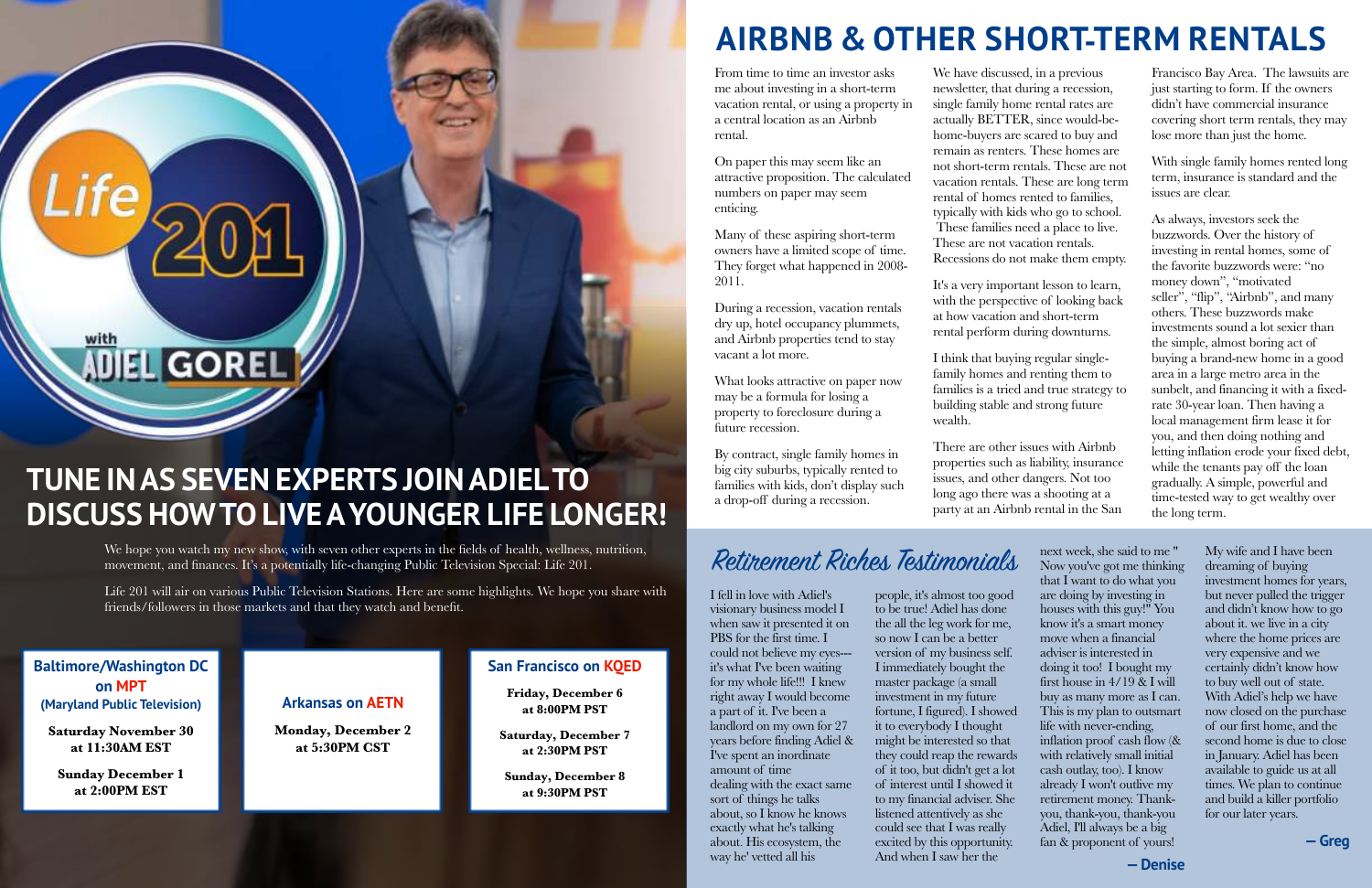## **USING HOUSING WEALTH TO FACILITATE ASSET DIVISION IN** "Silver Divorce"

Due to the doubling of the divorce rate among Americans aged 50 and older, and the fact that 1 in 10 Americans divorcing today is over age 65, it's more important than ever that Realtors, financial professionals, family law attorneys, and mature homeowners understand the Home Equity Conversion Mortgages (HECM) for divorcing couples in their 60's and older. The HECM and HECM for Purchase (H4P) can make a smooth transition out of what could otherwise be a financially devastating move later in life.

> Two key factors differentiate senior divorcing couples from their much younger counterparts. Older couples tend to have much more accumulated wealth in the form of home equity and retirement savings (IRAs or 401k accounts). They are approaching or have arrived at retirement, so their retirement income plays a more significant role during asset division.

> > Home Equity Conversion Mortgages (HECMs) can play a significant role in addressing the economic concerns of retirementaged divorcing couples, during asset division, and to optimize their housing outcomes as

newly single people.

The HECM is simply a loan secured by the borrower's principal residence --or future principal residence, if using it as a home purchase tool (H4P).

The HECM enables retirees, living on fixed income, to easily qualify for a loan that also allows them to defer ALL loan repayment until they choose to permanently vacate the home. Each month the borrower will receive a mortgage statement, showing how much money they received, and how much interest accrued. If they are still working, or their investments are providing ample income, they can choose to make a payment towards the loan, of any amount, at any time.

However, if they are truly retired, perhaps a landlord, or perhaps just wanting to keep their money invested in other income-producing assets, they can choose to let the interest accrue indefinitely, until the loan becomes due. The HECM, whether used as a line of credit, or to purchase a primary residence, is by far the most flexible mortgage available today.

To illustrate how reverse mortgages work, let's look at Bill and Betty, a divorcing couple in their 70's. Their most significant asset is their home, which is community property and valued at \$750,000. Their conventional mortgage balance was



paid in full a year ago so they now own the home free and clear.

Betty loves her community, her home, and her garden. She wants to keep the home but she does not want to take on a mortgage payment in retirement to pay Bill for his share of the equity, which totals \$375,000. She also does not want to give Bill \$375,000 of her 401K since that would leave her without enough money to support herself.

Betty instead learns about the HECM refinance option, which allows her to borrow \$397,000 from her current home to pay Bill the \$375,000 for his half of the equity. This leaves her \$22,000 to visit her grandchildren across the country and make some home improvements.

Since the HECM does not require Betty to make a monthly loan payment, as long as she occupies the home and pays her property charges, her financial position in life is still secure and comfortable.

Bill now has \$375,000 in cash that he did not have before. He is worried about having to pay high rents or take on a mortgage payment in retirement. Instead, Bill opts to use the HECM for Purchase loan (H4P) to buy a new home, and like Betty, make no monthly mortgage payments for as long as he occupies the home and pays his property charges.

The HECM for Purchase loan is an alternative to cash and traditional financing that allows a home buyer over the age of 62 to make a onetime down payment (in this case, \$360,000 for a \$725,000 home) and let the federally-insured, nonrecourse HECM cover the remainder of the purchase price. Bill now has \$15,000 remaining for home improvements, buying furniture, or to invest in other ways. Qualifying for a HECM is much easier than for traditional financing, making it the perfect loan for retirees.

The Silver Lining: Bill and Betty are each enjoying homeowners. 2) they live in homes equal to the lifestyle they were accustomed 3) neither party pays rent or incurs future mortgage payment obligations; and 4) both have more cash than before the divorce occurred.

A HECM is a flexible financing tool that allows divorcing Americans to purchase and live in a home of the quality they would never have been able to purchase by paying cash obtained from net home sale

*By Mary Jo Lafaye*

*Reverse Mortgage Agent & Licensed Home Equity Conversion Mortgage (HECM) Specialist with Retirement Funding Solutions*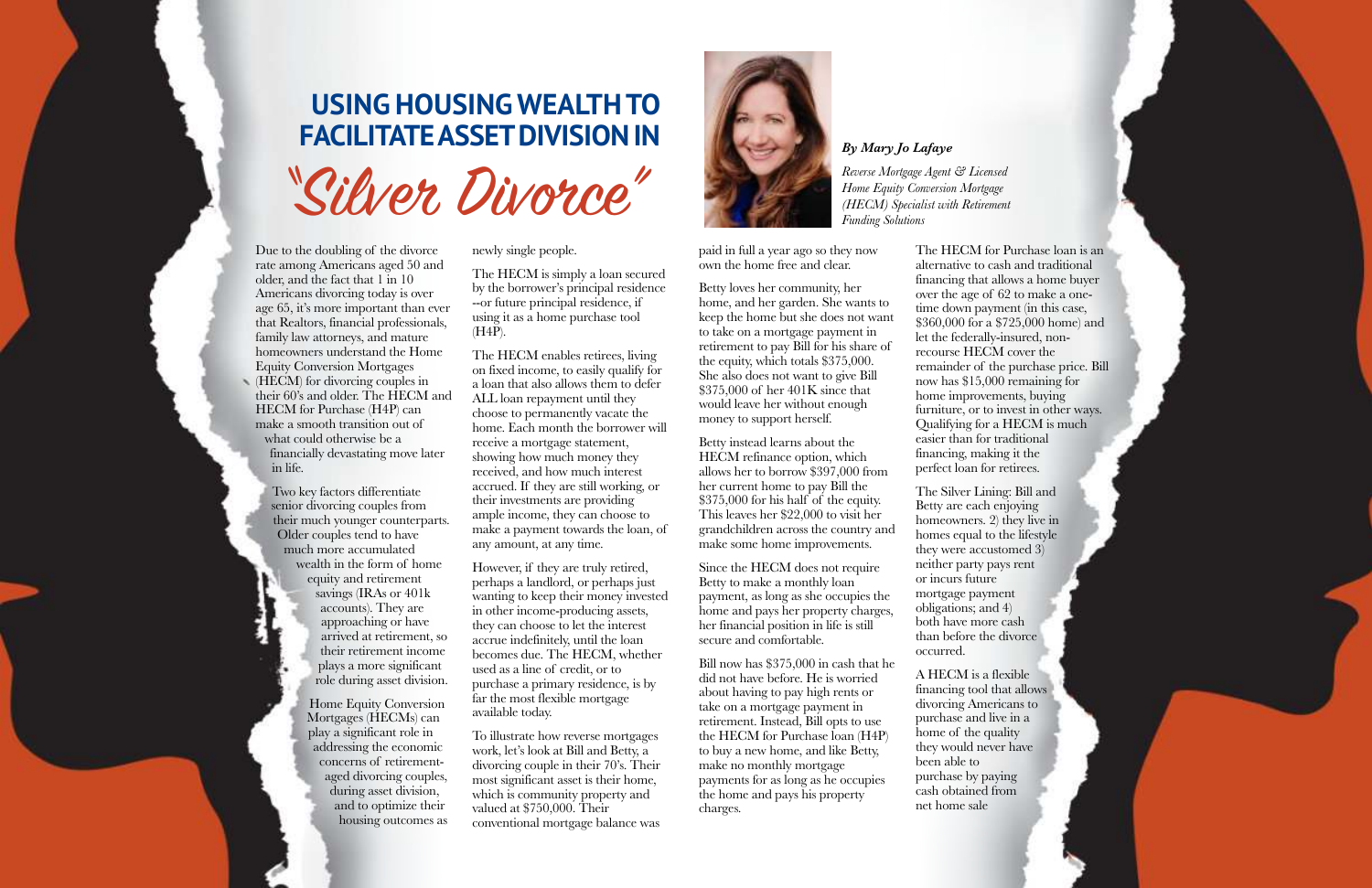There are multiple news outlets reporting that California out-migration has been exceeding in-migration for the past seven years. One such outlet is NBCBayArea.com, but this news is everywhere.

People are leaving California primarily due to the high home prices, as well as very high state taxation. Heavy regulation is also cited as a reason.

New York State is reported to lose even more residents than California, in an article in bizjournals.com by Heather Hartel. Again, it is no surprise. High home prices, high state taxation, and high regulation.

As more people migrate out of large

expensive states like New York and California, the Sun Belt states are the beneficiaries. As of this year, Arizona, Nevada and Texas are quite popular. This is part of the reason the prices in those states have been climbing to the point that they don't make sense to buy rental homes in. The price vs. rent ratios in these three states are not friendly, and Texas also has very high property taxes.

Florida has also been a beneficiary, as well as Georgia and Oklahoma. These are states where the numbers are still reasonable and we are indeed buying rental homes in these states and they work well. North Carolina is also seeing good in-migration.

The effect of the migration from California and New York has multiple facets. People leaving NY and CA create more dynamism in the economies they move to. They also, in many cases, have funds they got from selling a home in their home state. In the context of their new home state, those sold homes are very expensive, so in many cases they come with a lot of available funds. That helps local prices in their destination city, as well as the overall economy.

A longer-term effect in the markets where we are buying is that prices get an upwards pressure due to this migration, and eventually the homes we bought for reasonable prices, may appreciate and help create more equity besides the loan-eroding inflation and regular on-going principal pay-downs on our loans. There could be a time when our current investment cities may become too expensive for us to buy in. That will be good for those who had bought. There are likely going

to be other cities where the numbers will make sense. So far there has never been a time when there were no appropriate cities to buy in.

The out-migration from New York and California is likely to continue and even accelerate. Besides professionals and younger families seeking more affordable cities, the Baby Boomers are likely to seek retirement in less expensive states as well.

There is quite a bit of positive economic data. One article, as an example, is from the Wall Street Journal. It is an article by Akane Otani from November 17th titled "Cyclical Shares Propel Stock Market to Latest Milestone". In the article , Otani says "The Dow Jones Industrial Average topped 28000 in the very last minute of Friday's trading session, capping off an otherwise quiet week with its first thousand-point milestone since July", as well as "That rally, along with the relative underperformance of traditionally safe sectors like utilities and consumer staples, has suggested that money managers are turning more optimistic about the economic outlook." Otani goes on to report "Data over the past several weeks have largely reassured money managers. A Labor Department report at the start of the month showed the economy added 128,000 jobs in October, far more than analysts had expected given a nowconcluded nationwide General Motors Co. strike that cut into manufacturing hiring. Retail sales rebounded in October after a surprising decline in September. Corporate earnings for the latest quarter have also been better than

many analysts had feared. "In the article is also:" Next week, investors will get a look at minutes from the Federal Reserve's last policy meeting, as well as a gauge of consumer sentiment and manufacturing activity.

"I'm not going to say the economy's going to boom, but it should start to pick up," said Jay Hatfield, chief executive and portfolio manager at InfraCap, a company that manages exchange-traded funds and hedge funds.

Mr. Hatfield said his company has been betting that financial stocks, preferred stock and other generally risky investments will perform well, especially if weaker parts of the global economy, like Europe and parts of Asia, show signs of improvement.

"We think we're still far away from a recession," he said. Mr. Hatfield isn't alone."

The article also addresses the yield curve as follows: "As investors have grown less fearful of a downturn, one of the most persistent warning signs of a recession in the bond market—the yield curve—has also eased. Shorter-term bond yields have

fallen below longer-term ones, reversing a pattern set earlier in the year that had worried some investors." However , Otani goes on to say " Still, money managers acknowledge that many of their bets could fall apart if the U.S. and China move away from a trade deal." He then goes on to say "But for now, there is no sign that investors are positioned for a sharp contraction." as well as "In another sign of investor confidence, bond yields have bounced off the multiyear lows they hit earlier in the year."

This is not the only article reporting these trends. The mood is considerably improved from a few months ago, and recession expectations seem to have abated. In fact, growth and moderate optimism seems to be the trend.

This also goes to tell us that there will always be some news predicting market movements. As single-family home investors, who have a longtime horizon, and know how to use the fixed rate loans which constantly get eroded by inflation, all we need to do is steadily invest, building our portfolios to affect a stronger financial future.

## **CALIFORNIA& NEW YORK POPULATION LOSS: AFFECTING INVESTORS?**

## **ECONOMIC PICTURE BRIGHTENS,YIELD CURVE STRAIGHTENS,RECESSION FEARS SEEM TO ABATE**



### **FOR MORE INFO OR TO REGISTER,GO TO WWW.ICGRE.COM/EVENTS**

*The out-migration from New York and California is likely to continue and even accelerate.*